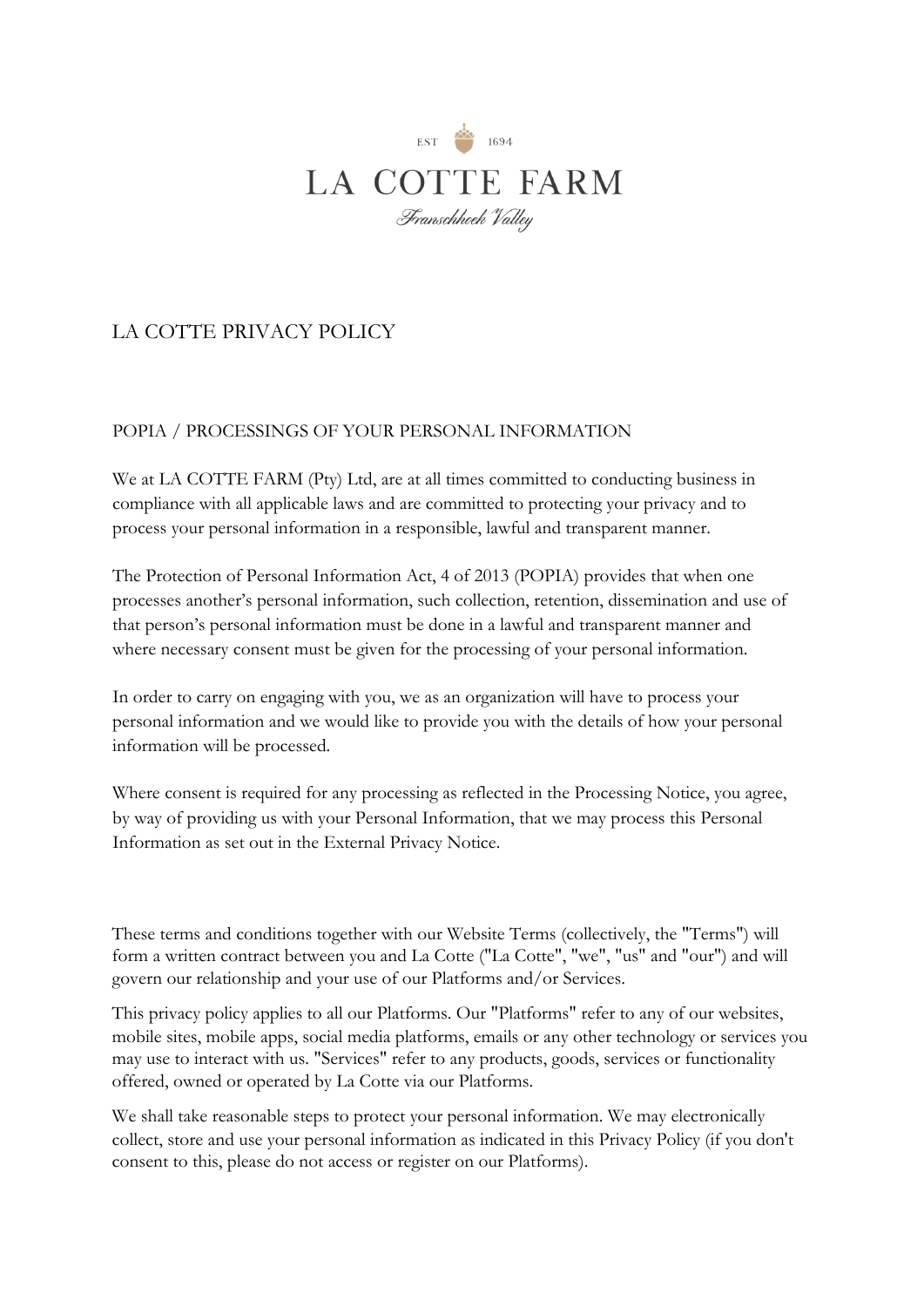# INFORMATION WE COLLECT

We collect and receive information about you in the following ways:

#### 1. Information you give us

This includes any information that you provide to us directly, whether through our website or via phone, text messages, social media, fax or any other medium, this may include information you give to us:

by filling in forms on our Platforms (like when you register on our Platforms or subscribe to use services on our Platforms); when you enter a competition, promotion or complete a survey; by posting comments or content on our Platforms; when you purchase one of our products or services; when you contact us and when you otherwise provide information directly to us.

2. Information we collect or receive when you use our Platforms, products or services

We collect information when you use our Platforms or services by using cookies, web beacons and other technologies. Depending on how you access and use our Platforms, we may receive:

Log information (for example information about your interactions with our Platforms and other services you use, the content you view and the search queries you submit); Information we infer about you based on your interaction with our products and services; Device information (for example the type of device you're using, how you access our Platforms, your browser or operating system and your Internet Protocol ("IP") address);

#### 3. Information from third-party sources

We may receive additional information about you that is publicly or commercially available and combine that with the information we have collected or received about you in other ways. We may also receive information about you when you choose to connect with social networking services while using our Platforms.

#### HOW WE USE THE INFORMATION WE COLLECT AND RECEIVE

We collect, store and use the personal information described in order to (but not limited to the following):

enable you to create a personal profile on our Platforms; enable you to make use of our Platforms in the manner described on our Platforms, from time to time; enable us to make relevant recommendations on a personalised basis; communicate information to you, for example through newsletters; compile and maintain our Platforms and client database; register and/or authenticate users of and/or visitors to our Platforms; identify and take reasonable measures to prevent fraudulent use of or access to our Platforms; compile non-personal statistical information about browsing habits, click patterns and access to our Platforms; attract suppliers by showing de-identified information about the database, for example demographics; participate in affiliate marketing relationships by tracking visitor origin through the use of cookies; track client database size and growth.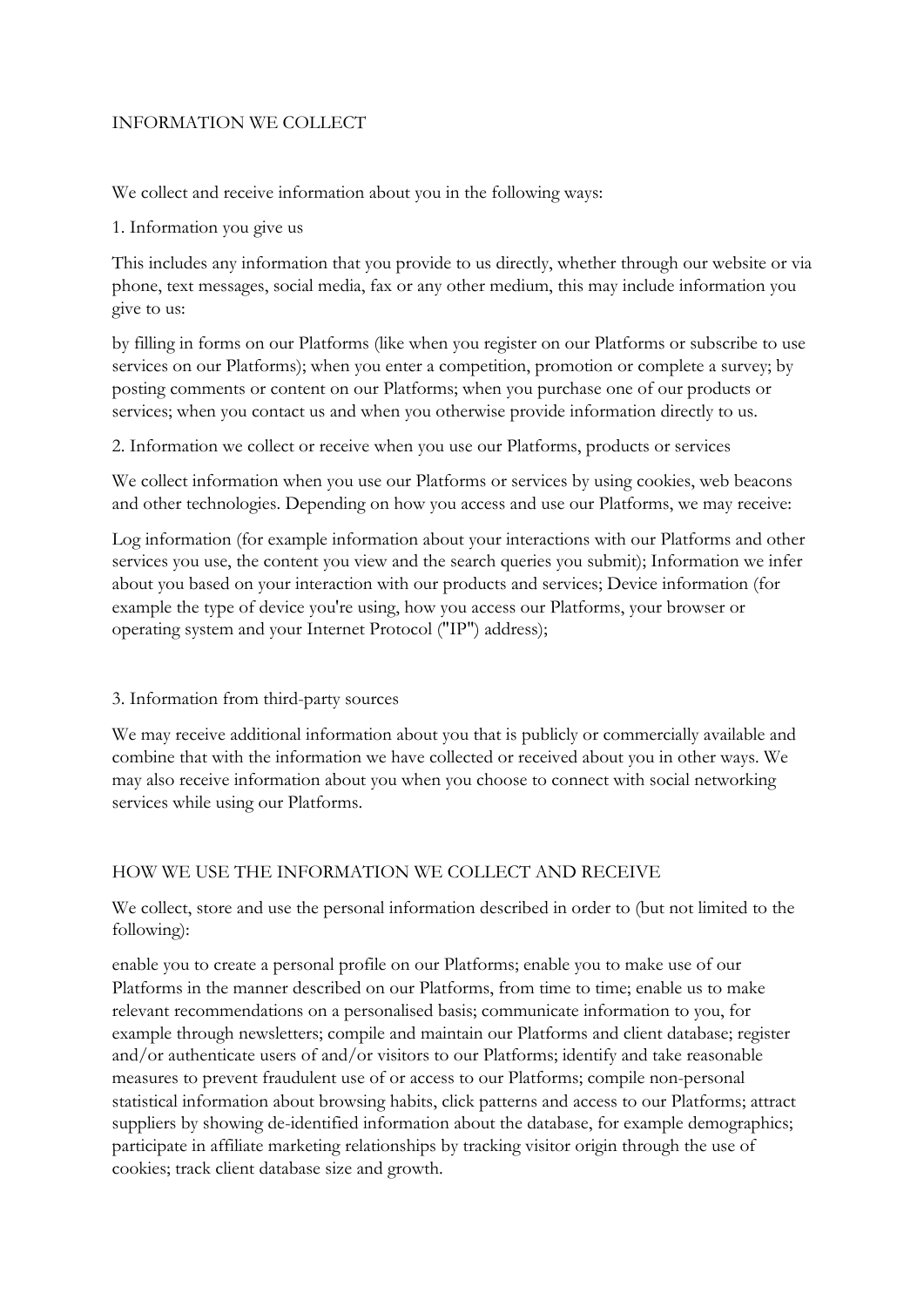#### HOW WE SHARE THE INFORMATION WE COLLECT AND RECEIVE

We may share information with:

Our affiliates, in other words, other companies owing or own by us; Business partners. We may share non-personally identifiable information with select business partners. This means that we do not disclose information about identifiable individuals to our business partners, but we may provide them with aggregate information about our users; Other parties in response to legal process or when necessary to conduct or protect our Platforms. We may disclose your information if we are under a duty to disclose or share your information in order to comply with any legal obligation or to protect our Platforms. We may also disclose your information during the process of debt collection, or to our attorneys in connection with any potential, threatened or actual litigation, or to our auditors for the purpose of auditing our accounts; Other parties in connection with certain business transactions. In the event that we restructure or sell any of our businesses or assets, we may disclose your personal information to the prospective buyer of such business or assets or other transacting party; Companies that provide services to us. Companies that provide services to us or act on our behalf may have access to information about you. These companies are limited in their ability to use information they receive in the course of providing services to us or you; Third-parties where you provided consent. We may share information with third-parties where you provide consent in the form of explicit opt-in. Such circumstances may include (but are not limited to) an entry into a competition sponsored by a third-party where the provision of your information is a condition for entry to the competition, or where you express your interest in a product or service for which you would like more information; Other parties that provide content, advertising services, or functionality on our Platforms. Some of the content, advertising, and functionality on our Platforms may be provided by third parties that are not affiliated with us. Such third parties include: advertising providers, which help us provide ads that are tailored to users' interests and understand how users respond to those ads; Audience-measurement companies, which help us measure the overall usage of our Platforms and compare that usage to other online services; and Social networking services (like Facebook, Twitter, LinkedIn, Instagram) that enable you to register and log into certain of our services and to share things you find on our Platforms with your social network. This is only applicable if you choose to connect with a social networking service; we may provide other registration and login methods. These third parties may collect or receive information about your use of our Platform, including through the use of cookies, web beacons and other technologies, and this information may be collected over time and combined with information collected on different websites and online services. It's important to remember that we don't control the privacy practices of these (or any other) third-party services. So we encourage you to read the privacy policies of these services before connecting to them.

These parties may be situated in a different country to you. You agree that your information may be shared with any of the abovementioned parties in another country and you consent to the cross border transfer of your information to another country, whose privacy laws may not be equivalent to the laws in your country of residence.